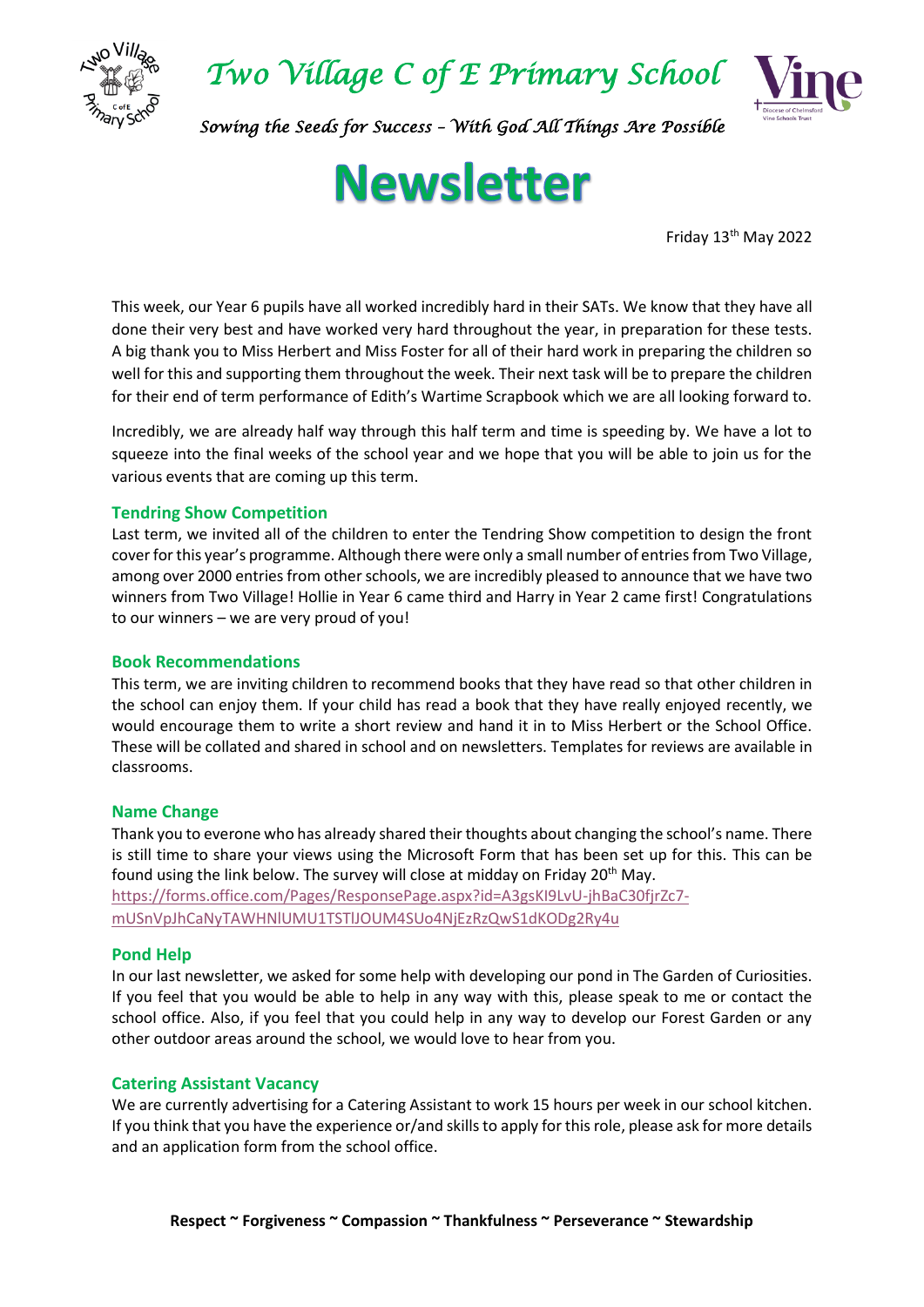

*Two Village C of E Primary School* 



#### *Sowing the Seeds for Success – With God All Things Are Possible*  **Progress Celebration Assembly**

We are very much looking forward to our first Progress Celebration Assembly this half term. During this special assembly, three chidlren from each class will receive a certificate for the exceptional progress that they have made in a particular area of the curriculum. Parents/carers of children who will be receiving a certificate will be invited to attend the assembly. Please look out for invitations that will be sent out soon.

#### **Open Forums for Parents/Carers**

Before the pandemic arrived and affected so much that we previously did in school, we were holding open forums for parents/carers each half term. These meetings enabled parents/carers to hear about things that were going on in school and also provided an opportunity for parents/carers to ask questions. Back in 2020, unfortunately, these meetings were not well attended so we had to make the decision to stop organising these. However, we would like to try to reintroduce these now that things are more settled. We will therefore be holding two meetings over the Summer Term to see how these are received. The meeting for this half term will be held on **Thursday 19th May at 2.00 pm** in the school hall.

#### **Community Board**

We are pleased to announce that we now have four people who have have expressed an interest in being on our Community Board. Thank you to Mrs Harrison and Mrs Coquard, who are both Two Village parents, as well as to Dawn and Kirsty, who represent the church. We are so pleased that they have agreed to support our school in this role and we are looking forward to working with them soon.

#### **Lunch Club Resources Needed**

Miss Lungley, our Learning Mentor who runs Lunch Club, recently requested donations of games/equipment to enable her to provide a wider variety of activities during Lunch Club. She is currently working with the children to put a list together of things that they would really like. These items will be written onto tags and hung on a tree in the front entrance of the school. Parents/carers will then be invited to look at the tags and consider if there is anything that they could buy/donate. If they decide that they would like to provide one of the items on a label, they can take the label from the tree and donate the chosen item to Miss Lungley and Lunch Club.

#### **Non Pupil Day**

Please note that after the May half term break, there will be a non pupil day on **Monday 6 th June**.

#### **Jubilee**

We are looking forward to welcoming you to our Family Platinum Jubilee Celebration after school on Wednesday 25<sup>th</sup> May. You are invited to either bring a picnic for this event or you may prefer to buy food on site, as advertised. There will be music, some stalls/ events run by different classes and a free bouncy castle. We look forward to seeing lots of you there.



#### **Jubilee Picnic Lunch**

On Wednesday 25<sup>th</sup> May, we will be having a special Jubilee picnic lunch in school, please see below for the menu. Children can bring in a packed lunch if they wish. Jacket potatoes will not be available on this day. Please book on Schoolmoney as usual choosing option 1.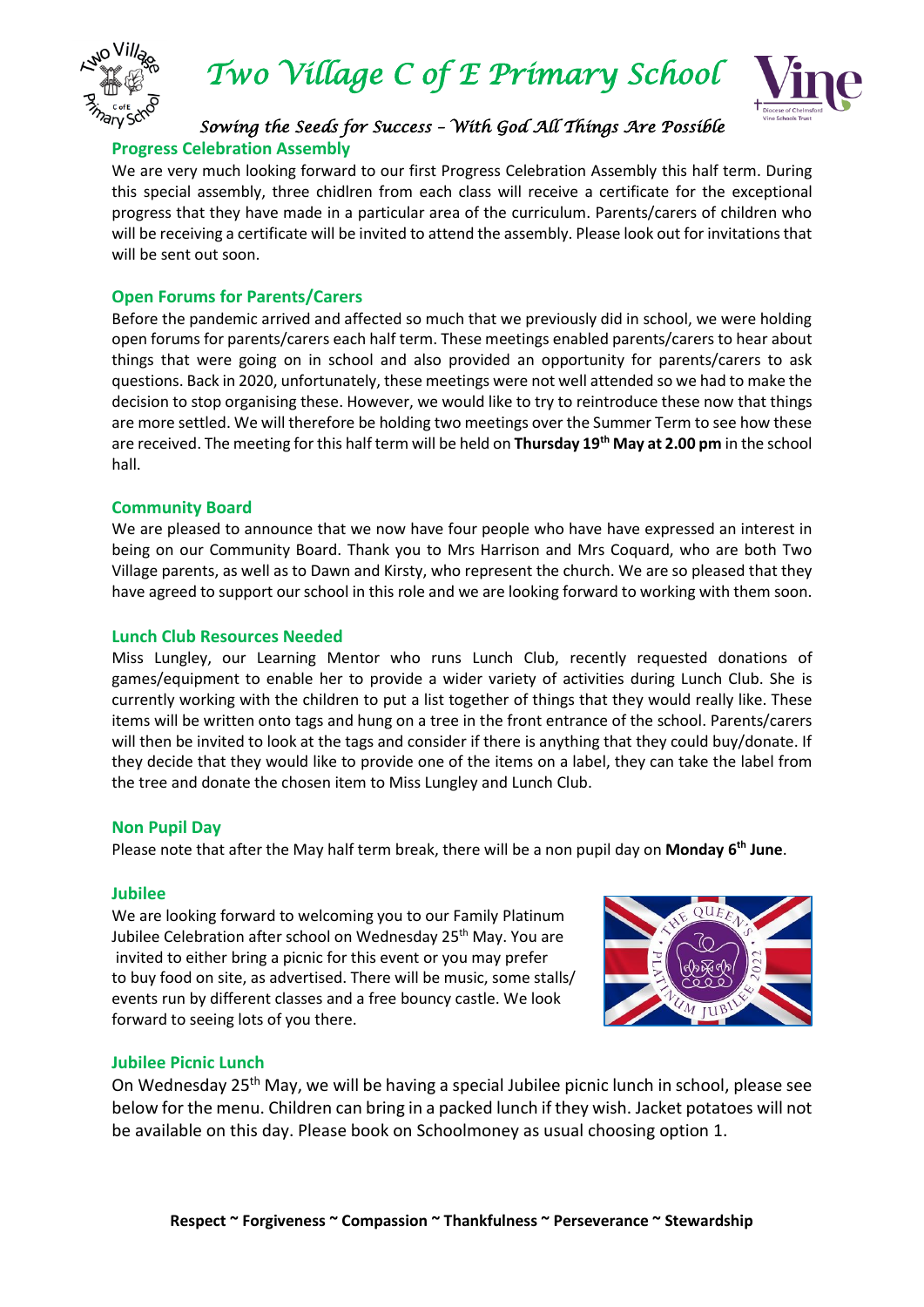

### *Two Village C of E Primary School*



*Sowing the Seeds for Success – With God All Things Are Possible* 

| Líttle Elízabeth's Party Menu              |
|--------------------------------------------|
| Sandwiches- Cheese, Ham, or Egg            |
| Sausage Rolls/Veggie Rolls                 |
| Pízza Fíngers                              |
| Salad Selection                            |
| Míní Sausages & Chícken Nuggets            |
| or Vegan Sausages and Dippers              |
| Crísps                                     |
| *****                                      |
| Crown Cookies or Queen Cup Cakes           |
| Strawberry Milkshake or Orange/Apple juice |
|                                            |

#### **Diner Day**

On Thursday 19th May there will be change to the planned menu for school dinners as we will be holding another themed dinner day as it is Census Day. We will be turning the hall into an American Diner, where we will be serving hot dogs and wedges, as well as pancakes, milkshakes and squash. Children who are having a school dinner on this day will also automatically be entered into our Diner Day competition. Pictures of hot dogs will be hidden on several trays in the

hall. If a child receives one of these trays, they will win a small prize.



#### **Healthy Lifestyles Week**

We will be holding a Healthy Lifestyles Week during the week commencing 20<sup>th</sup> June. Mr Cornell and the rest of the Healthy School Team at Two Village have been busy planning events for this week and look forward to sharing more details about this with everyone soon. During this week, Sports Day will be held (on 23<sup>rd</sup> June). Key Stage 1 Sports Day will take place during the morning and Key Stage 2 will take place during the afternoon. Parents/carers are invited to attend this event and may also bring a picnic to share with their child/children during the lunch hour between the two events.

#### **Poetry Recital**

This term, as in previous years, all of the children in the school will be asked to learn to recite a poem of their choice in preparation for our annual Poetry Recital Competition. During the week beginning 6<sup>th</sup> June, children will be asked to perform their poem to the rest of the class within a classroom-based stage of the competition. From this stage, three children from each class will be chosen to compete in the Two Village Poetry Recital Final on Tuesday 28<sup>th</sup> June. Parents/carers of finalists will be invited to join the rest of the school to watch the grand final, where the winner and runners up will be chosen by a panel of judges. Over the next few weeks, teachers will be talking to their classes about the rules of the competition and will focus on reciting poetry within curriculum time to support children in their preparation for the competition. If children are finding it difficult to choose a poem, staff will be able to help them with this.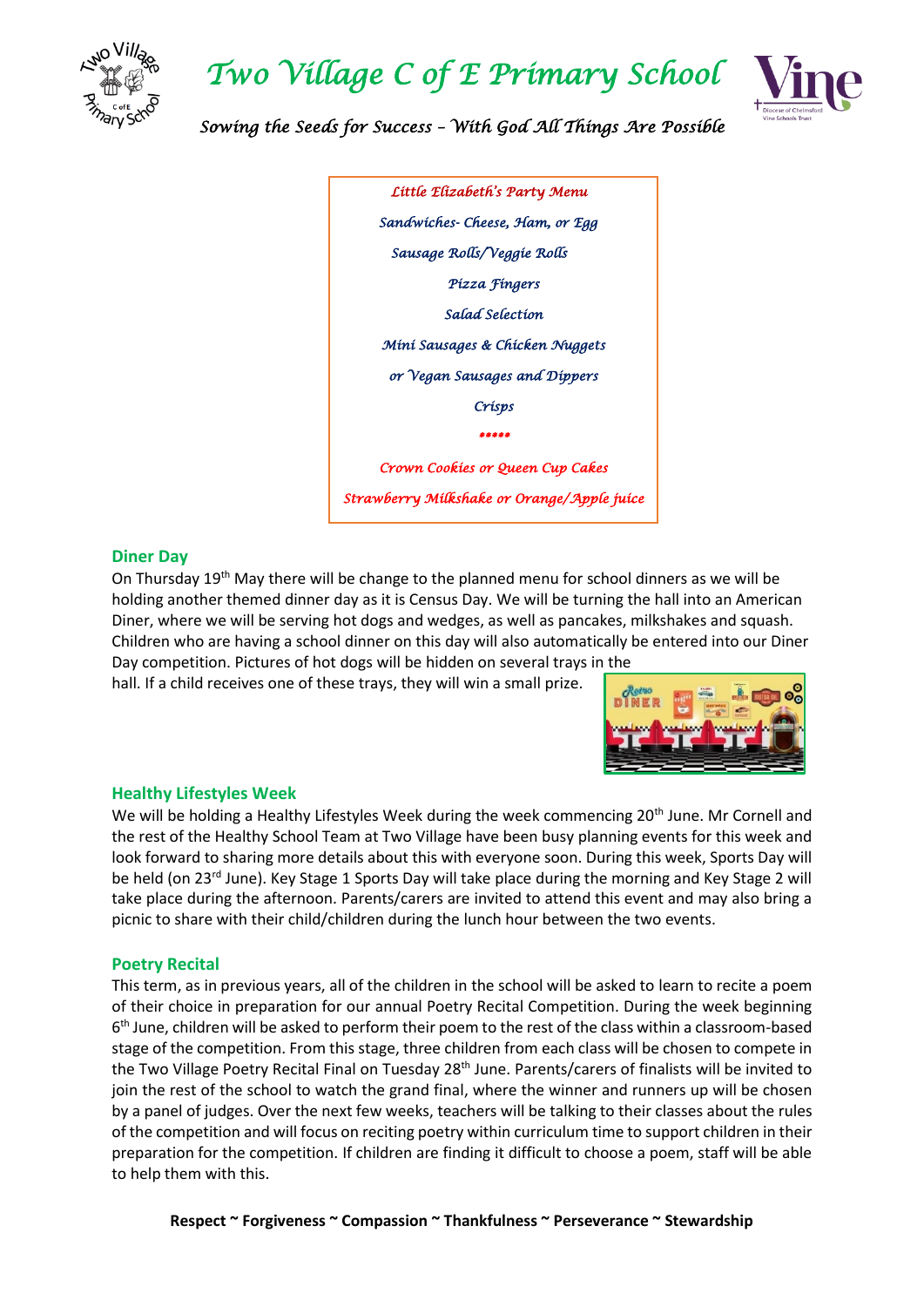

*Two Village C of E Primary School* 



*Sowing the Seeds for Success – With God All Things Are Possible* 

#### **Multi Schools Council Anti-Racism Poster Competition**

As part of our work with the Multi Schools Council, our children have been invited to design an anti-racism poster to be entered into a Multi Schools Council competition. Anyone who would like to enter this competition should ensure that their poster is brought into school by Wednesday 25<sup>th</sup> May.





#### **Disco**

Miss Thompson is in the process of organising a school disco for the children, as they have not had one of these for rather a long time. This will take place next half term. Please look out for flyers about this which will be sent home soon.

#### **Reading Challenge**

Please see the results of the Reading Challenge for this half term below. Congratulations to Hazel Class for winning the Reading Challenge last week.

|            | <b>Silver Birch</b> | Holly | <b>Maple</b> | Willow | Hazel | <b>Oak</b> |
|------------|---------------------|-------|--------------|--------|-------|------------|
| WC 18/4/22 | 43%                 | 40%   | 81%          | 38%    | 80%   | 76%        |
| WC 25/4/22 | 34%                 | 45%   | 50%          | 38%    | 81%   | 62%        |
| WC 2/5/22  | 51%                 | 43%   | 67%          | 71%    | 92%   | 79%        |

#### **Class Attendance Tracking**

|            | Silver Birch | <b>Holly</b> | <b>Maple</b> | Willow | Hazel | <b>Oak</b> |
|------------|--------------|--------------|--------------|--------|-------|------------|
| WC 18/4/22 | 98.2%        | 98.8%        | 96.7%        | 98.8%  | 100%  | 94.7%      |
| WC 25/4/22 | 94.9%        | 96.5%        | 93.2%        | 95%    | 96.3% | 93%        |
| WC 2/5/22  | 100%         | 91.8%        | 97.7%        | 91.7%  | 99%   | 96.8%      |
| WC 9/5/22  | 92.4%        | 93.9%        | 94.1%        | 96%    | 95.3% | 100%       |

Mrs Natasha Bennett

Headteacher

**Diary Dates 2022**

| Date                                      | Event                                                            |
|-------------------------------------------|------------------------------------------------------------------|
| Thursday 19 <sup>th</sup> May 2022        | Open Parent Forum - 2.00 pm                                      |
| Monday 23rd May 2022                      | Progress Celebration Assembly - 9.00 am                          |
| Wednesday 25 <sup>th</sup> May 2022       | Queen's Platinum Jubilee Celebrations - after school event       |
| Week commencing 30 <sup>th</sup> May 2022 | <b>Half Term</b>                                                 |
| Monday 6 <sup>th</sup> June 2022          | <b>Non Pupil Day</b>                                             |
| Tuesday 7 <sup>th</sup> June 2022         | Children return to school for the second half of the Summer Term |
| WC 20 <sup>th</sup> June 2022             | <b>Healthy Lifestyles Week</b>                                   |
| Thursday 23rd June 2022                   | Sports Day                                                       |
| Tuesday 28 <sup>th</sup> June 2022        | <b>Poetry Recital Final</b>                                      |